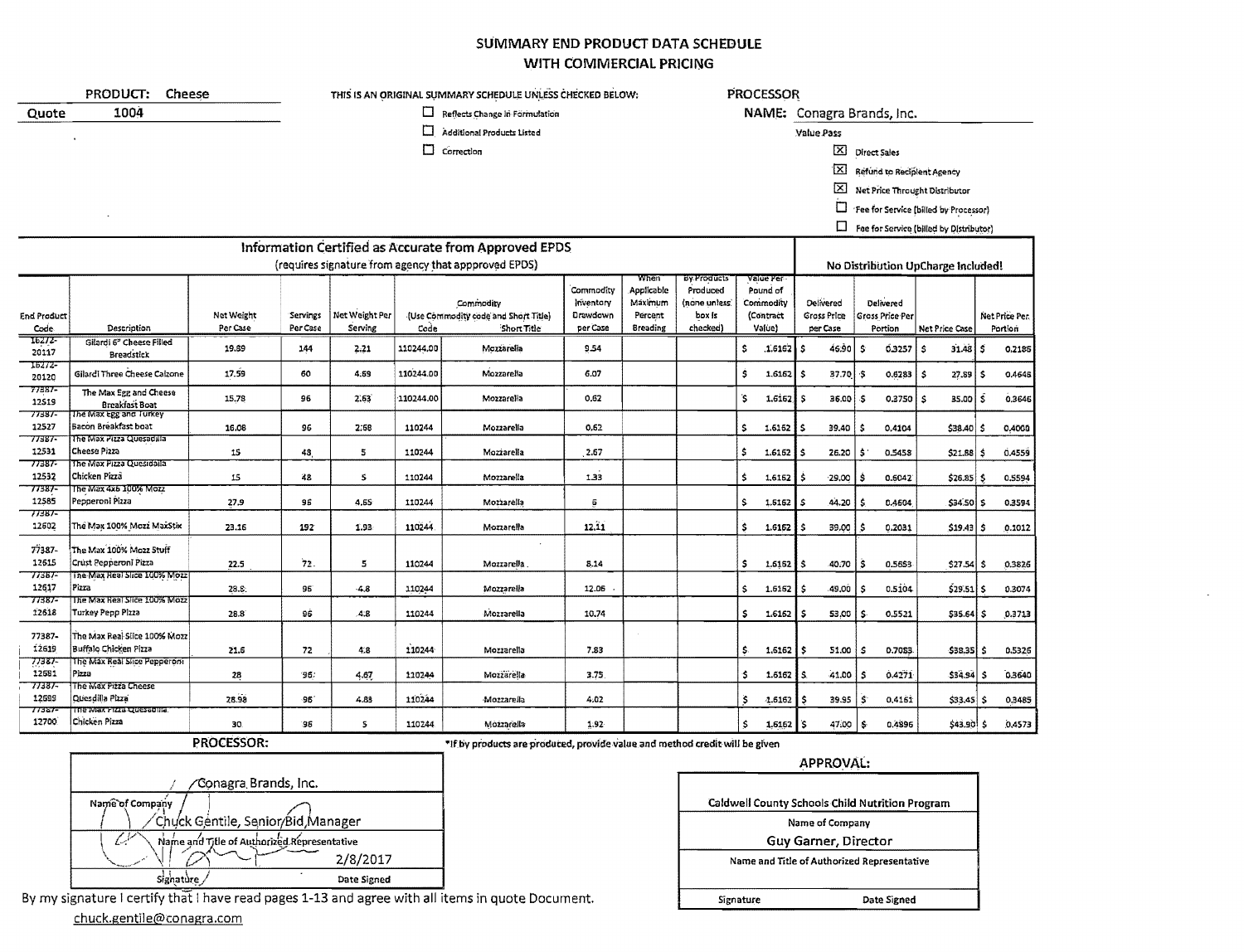## SUMMARY END PRODUCT DATA SCHEDULE WITH COMMERCIAL PRICING

| 1011                                                          |                                     |                      |                           |                            |                                |                                                                                                                                                                                          |                                                                                        |                                                               |                                                           |                            |                      |                                                                                                                                                     |                                                                                                                                                                                                                                                                                                    |
|---------------------------------------------------------------|-------------------------------------|----------------------|---------------------------|----------------------------|--------------------------------|------------------------------------------------------------------------------------------------------------------------------------------------------------------------------------------|----------------------------------------------------------------------------------------|---------------------------------------------------------------|-----------------------------------------------------------|----------------------------|----------------------|-----------------------------------------------------------------------------------------------------------------------------------------------------|----------------------------------------------------------------------------------------------------------------------------------------------------------------------------------------------------------------------------------------------------------------------------------------------------|
|                                                               |                                     |                      |                           | ப                          | Reflects Change in Formulation |                                                                                                                                                                                          |                                                                                        |                                                               |                                                           | NAME: Conagra Brands, Inc. |                      |                                                                                                                                                     |                                                                                                                                                                                                                                                                                                    |
|                                                               |                                     |                      |                           | ⊠                          | Additional Products Listed     |                                                                                                                                                                                          |                                                                                        |                                                               |                                                           | Value Pass                 |                      |                                                                                                                                                     |                                                                                                                                                                                                                                                                                                    |
|                                                               |                                     |                      |                           | $\Box$                     |                                |                                                                                                                                                                                          |                                                                                        |                                                               |                                                           |                            |                      |                                                                                                                                                     |                                                                                                                                                                                                                                                                                                    |
|                                                               |                                     |                      |                           |                            |                                |                                                                                                                                                                                          |                                                                                        |                                                               |                                                           | ⊠                          |                      |                                                                                                                                                     |                                                                                                                                                                                                                                                                                                    |
| <b>ADDITIONAL</b>                                             |                                     |                      |                           |                            |                                |                                                                                                                                                                                          |                                                                                        |                                                               |                                                           | ⊠                          |                      |                                                                                                                                                     |                                                                                                                                                                                                                                                                                                    |
|                                                               |                                     |                      |                           |                            |                                |                                                                                                                                                                                          |                                                                                        |                                                               |                                                           | 口                          |                      |                                                                                                                                                     |                                                                                                                                                                                                                                                                                                    |
|                                                               |                                     |                      |                           |                            |                                |                                                                                                                                                                                          |                                                                                        |                                                               |                                                           |                            |                      |                                                                                                                                                     |                                                                                                                                                                                                                                                                                                    |
|                                                               |                                     |                      |                           |                            |                                |                                                                                                                                                                                          |                                                                                        |                                                               |                                                           |                            |                      |                                                                                                                                                     |                                                                                                                                                                                                                                                                                                    |
| Description                                                   | Net Weight<br>Per Case              | Servings Per<br>Case | Net Weight<br>Per Serving | Code                       | Title)<br>Short Title          | Commodity<br>Inventory<br>Drawdown per<br>Case                                                                                                                                           | When<br>Applicable<br>Maximum<br>Percent<br><b>Breading</b>                            | By Products<br>Produced<br>(none uniess<br>box is<br>checked) | Value Per<br>Pound of<br>Commodity<br>(Contract<br>Value) | Price per Case             | Delivered<br>Portion | Net Price Case                                                                                                                                      | Net Price Per<br>Portion                                                                                                                                                                                                                                                                           |
| Gilardi Large                                                 |                                     |                      |                           |                            |                                |                                                                                                                                                                                          |                                                                                        |                                                               |                                                           |                            |                      |                                                                                                                                                     |                                                                                                                                                                                                                                                                                                    |
| <b>Stuffed Crust</b>                                          |                                     |                      |                           |                            |                                |                                                                                                                                                                                          |                                                                                        |                                                               |                                                           |                            |                      |                                                                                                                                                     |                                                                                                                                                                                                                                                                                                    |
| 100% Mozz                                                     |                                     |                      |                           |                            |                                |                                                                                                                                                                                          |                                                                                        |                                                               |                                                           |                            |                      |                                                                                                                                                     |                                                                                                                                                                                                                                                                                                    |
| Cheese Pizza                                                  | 24.57                               | 72                   |                           |                            |                                | 9.36                                                                                                                                                                                     |                                                                                        |                                                               |                                                           | \$54.00                    |                      | 38.87                                                                                                                                               | \$0.5399                                                                                                                                                                                                                                                                                           |
| Gilardi Large<br><b>Stuffed Crust</b>                         |                                     |                      |                           |                            |                                |                                                                                                                                                                                          |                                                                                        |                                                               |                                                           |                            |                      |                                                                                                                                                     |                                                                                                                                                                                                                                                                                                    |
| 100% Mozz                                                     |                                     |                      |                           |                            |                                |                                                                                                                                                                                          |                                                                                        |                                                               |                                                           |                            |                      |                                                                                                                                                     |                                                                                                                                                                                                                                                                                                    |
| Turkey Pepp                                                   | 24.57                               |                      |                           |                            |                                | 8.33                                                                                                                                                                                     |                                                                                        |                                                               |                                                           |                            |                      | $\mathsf{S}^-$<br>44.04                                                                                                                             | \$0.6116                                                                                                                                                                                                                                                                                           |
| Gilardi Medium<br><b>Stuffed Crust</b><br>100% Mozz<br>Cheese | 27                                  |                      |                           |                            |                                | 10.32                                                                                                                                                                                    |                                                                                        |                                                               |                                                           | \$56.00                    |                      | $\mathsf{S}$<br>39.32                                                                                                                               | \$0.4096                                                                                                                                                                                                                                                                                           |
| Gilardi Medium<br><b>Stuffed Crust</b><br>100% Mozz           |                                     |                      |                           |                            |                                |                                                                                                                                                                                          |                                                                                        |                                                               |                                                           |                            |                      |                                                                                                                                                     |                                                                                                                                                                                                                                                                                                    |
| Turkey Pepp                                                   | 27                                  |                      |                           |                            |                                | 9.03                                                                                                                                                                                     |                                                                                        |                                                               |                                                           |                            |                      | 45.11                                                                                                                                               | \$0.4699                                                                                                                                                                                                                                                                                           |
| Gilardi Meat                                                  |                                     |                      |                           |                            |                                |                                                                                                                                                                                          |                                                                                        |                                                               |                                                           |                            |                      |                                                                                                                                                     | \$0.5557                                                                                                                                                                                                                                                                                           |
|                                                               |                                     |                      |                           |                            |                                |                                                                                                                                                                                          |                                                                                        |                                                               |                                                           |                            |                      |                                                                                                                                                     |                                                                                                                                                                                                                                                                                                    |
| Pepperoni                                                     |                                     |                      |                           |                            |                                |                                                                                                                                                                                          |                                                                                        |                                                               |                                                           |                            |                      |                                                                                                                                                     | \$0.6007                                                                                                                                                                                                                                                                                           |
|                                                               | combo Calzone<br>Gilardi<br>Calzone |                      | 17.59                     | 72<br>96<br>96<br>60<br>60 |                                | Correction<br>Commodity<br>(Use Commodity code and Short<br>5.46 110244 Mozzarella<br>5.46 110244 Mozzarella<br>4.5 110244 Mozzarella<br>4.5 110244 Mozzarella<br>4.69 110244 Mozzarella | Information Certified as Accurate from Approved EPDS<br>4.43<br>4.69 110244 Mozzarella |                                                               | 17.59<br>4.43                                             |                            | \$1.6162<br>\$1.6162 | X Direct Sales<br>Delivered Gross<br><b>Gross Price Per</b><br>$$1.6162$ $$57.50$<br>$$1.6162$ $$59.70$<br>$$1.6162$ \$ 40.50<br>$$1.6162$ \$ 43.20 | Refund to Recipient Agency<br>Net Price Throught Distributor<br>Fee for Service (billed by Processor)<br>Fee for Service (billed by Distributor)<br>Direct Ship to School System Warehouse<br>$$0.7500$ \$<br>\$0.7986<br>\$0.5833<br>\$0.6219\$<br>$$0.6750 \mid $33.34$$<br>\$0.7200 \$<br>36.04 |